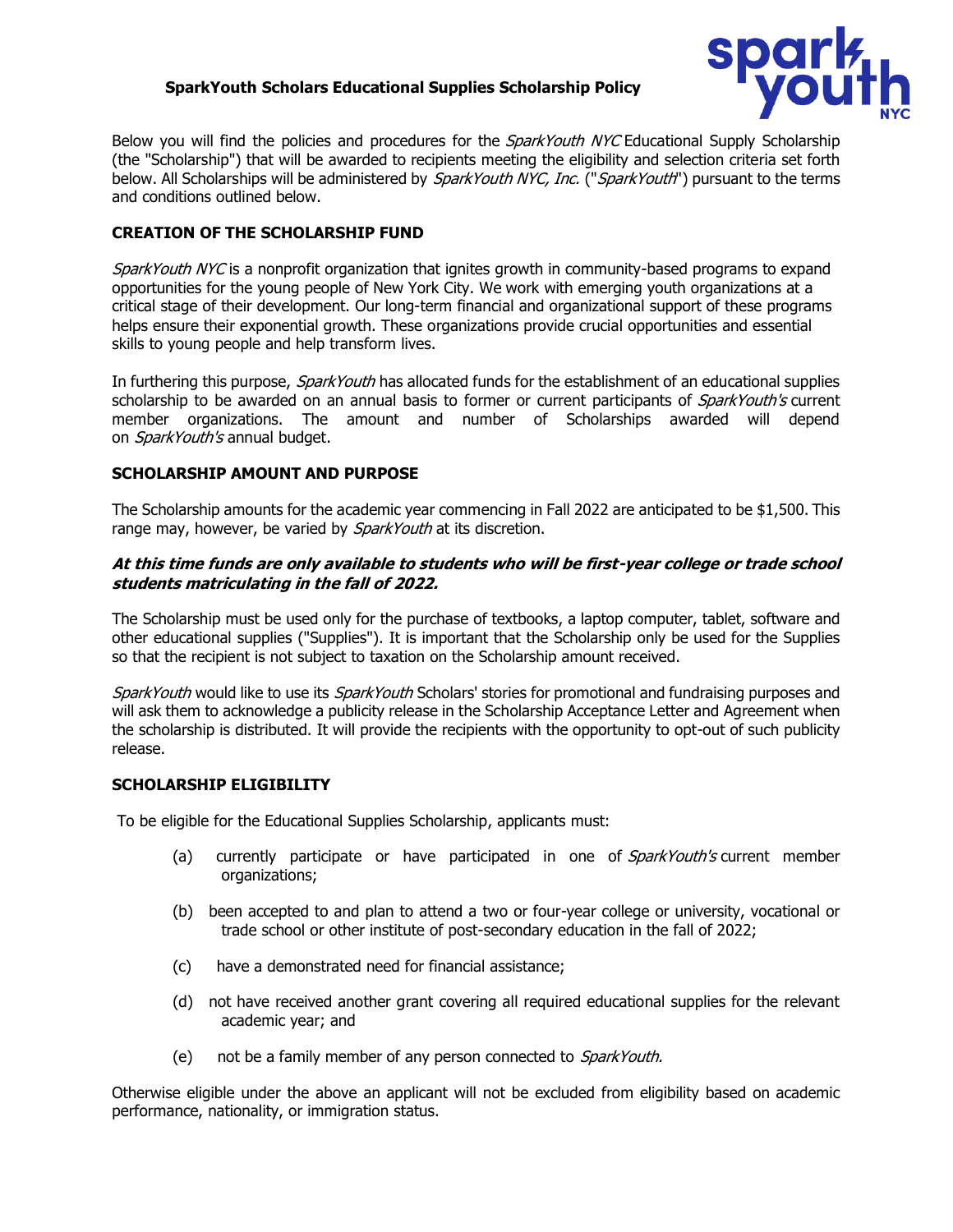### **SCHOLARSHIP APPLICATION**

To be considered for a Scholarship, the applicant must submit an online application and supporting documentation no later than May 20th. The complete scholarship application consists of the following:

- (a) The Scholarship Application (in Part II) submitted online.
- (b) An explanation of financial need and anticipated funding arrangements for College.
- (c) Details of the College to which the applicant has applied and, if available at the time of the application, a letter of acceptance to the College or confirmation of enrollment. If the letter of acceptance or confirmation of enrollment is not available at the time of application, then it must instead be provided at the time the scholarship is accepted by the recipient.

### **SCHOLARSHIP SELECTION**

Scholarship selection will be based on the following factors:

- (a) meeting each of the eligibility criteria set out above;
- (b) the strength of the Scholarship Application in Part II;
- (c) following compliance with (a), (b) and (c) above, financial need and demonstrated effort in responding to the questions in the Scholarship Application.

The Scholarship will be open to any applicant regardless of citizenship or immigration status meeting the requirements contained in this document and recipients will not be pre-selected in any way. Selection of the Scholarship recipients will be made by a *SparkYouth* committee in an objective and non-discriminatory fashion.

### **ACCEPTANCE LETTER AND PAYMENT**

Following assessment of the applications, *SparkYouth* will issue a letter of agreement to each Scholarship recipient confirming selection, setting out the terms of the Scholarship, and requesting the recipient's agreement. If a letter of acceptance to the recipient's intended College or confirmation of enrollment was not included with the application, the recipient must provide an acceptance letter to *SparkYouth* at this time.

SparkYouth will send a check in the Scholarship amount to the address provided by the recipient once we receive a copy of the signed Scholarship Acceptance Letter.

#### **CONFIRMATION OF PURCHASES**

All Scholarship funds must be used by March 30th, 2023. Recipients will be required to submit receipts and details of the purchases made to *SparkYouth* as soon as all Scholarship funds are spent and no later than March 30th, 2023.

If SparkYouth does not receive receipts the recipient will not be eligible to receive any future Scholarships from SparkYouth.

#### **TIMING OVERVIEW**

The Scholarship process will proceed according to the following timeline:

• Scholarship Information and Application released to potential recipients – April 21st